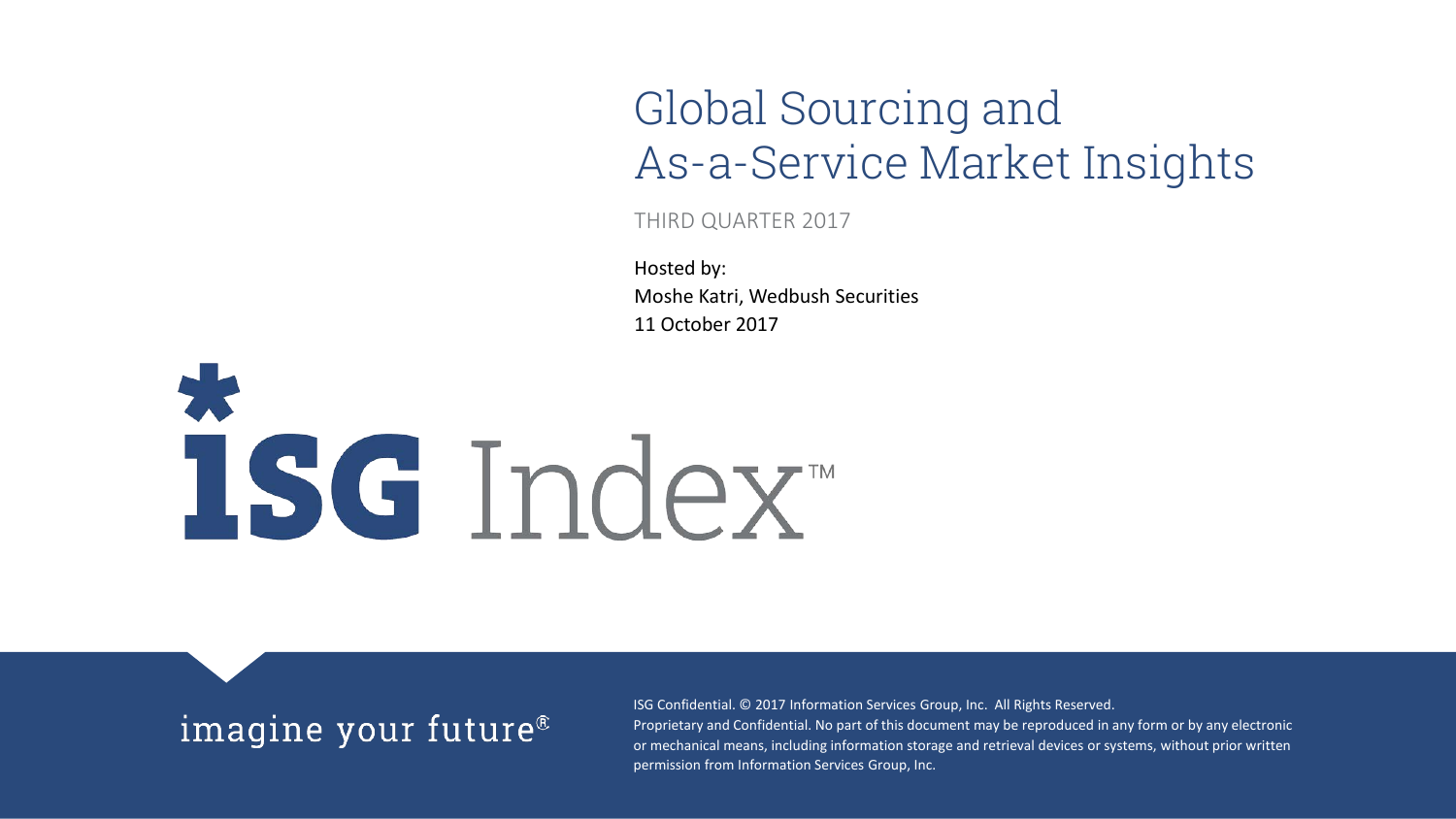# Welcome to the 60th Quarterly ISG Index

Covering the state of the combined Traditional Sourcing and As-a-Service industry for the global commercial market.



Steven Hall Partner and Global Leader ISG Index



Esteban Herrera Partner and Global Leader ISG Research



Stanton Jones Research Director and Principal Analyst

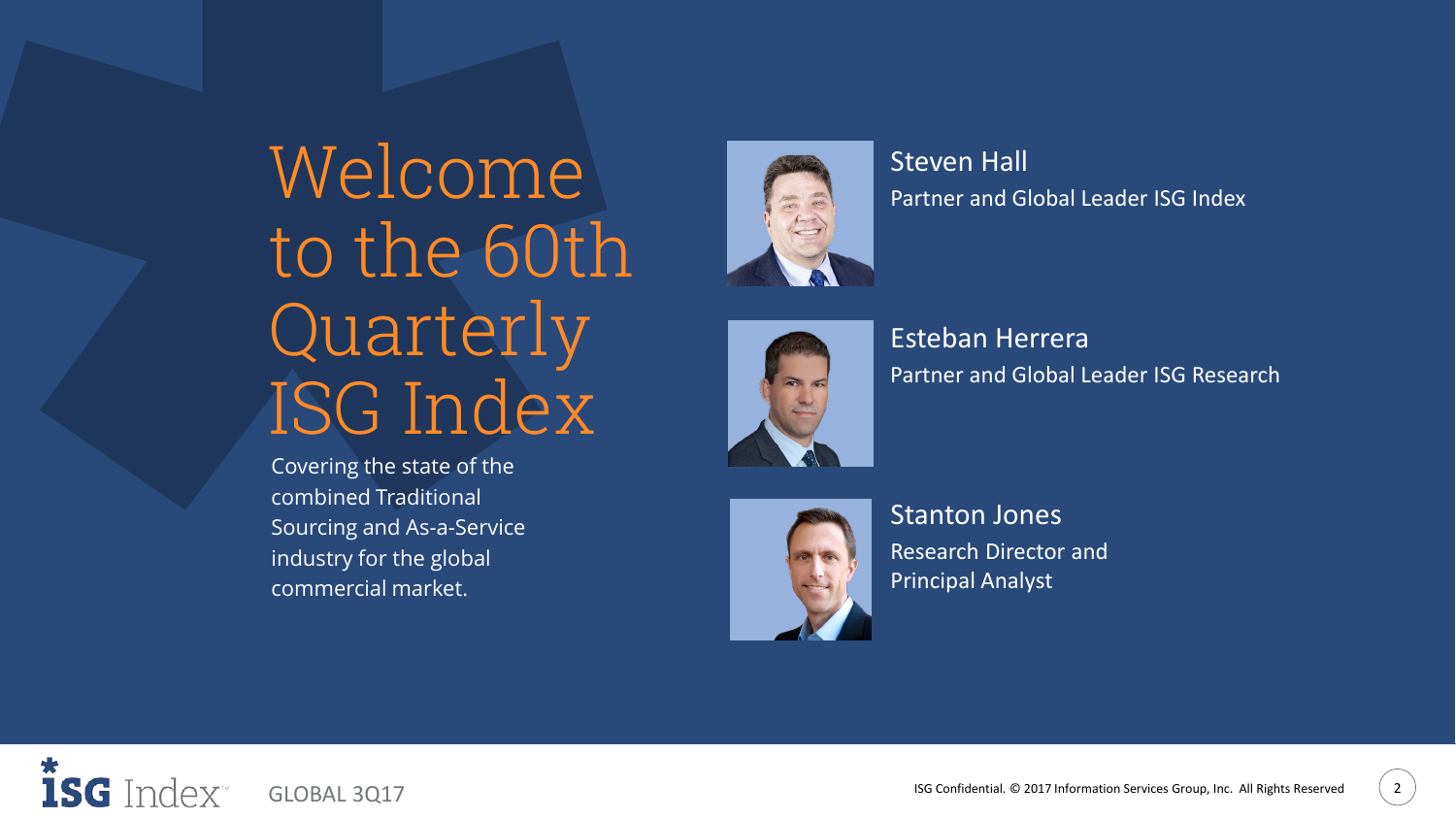$\mathbf{G}$ 

Demand for cloud-based solutions spurs record Asa-Service ACV of \$4.7 billion, up 43%

Combined global market up 16%, including slight increase in Traditional Sourcing

Americas ACV surges 45%, with both As-a-Service and Traditional Sourcing up over 40%

Despite record As-a-Service sourcing, EMEA stumbles on drop-off in Traditional Sourcing

Asia Pacific up 43%, with Traditional Sourcing slightly outpacing As-a-Service growth

## At a Glance

| Scorecard<br><b>Global Commercial Combined Market</b> |                             | 3Q17<br>$ACV$ (\$B)* |      | 3Q Y/Y<br>Change | 3QQ/Q<br>Change | <b>YTD</b><br>$ACV$ (\$B)* | YTD<br>Change |
|-------------------------------------------------------|-----------------------------|----------------------|------|------------------|-----------------|----------------------------|---------------|
|                                                       |                             | S.                   | 10.7 | 16%              | 9%              | \$31.3                     | 14%           |
| <b>By Type</b>                                        | <b>Traditional Sourcing</b> | S                    | 6.0  | 2%               | 2%              | \$18.4                     | $1\%$         |
|                                                       | As-a-Service                | Š.                   | 4.7  | 43%              | 18%             | \$12.9                     | 41%           |
| <b>By Region</b>                                      | <b>Americas Commercial</b>  | Ś                    | 6.3  | 45%              | 31%             | \$16.3                     | 20%           |
|                                                       | <b>EMEA Commercial</b>      | Ś                    | 2.9  | $-23%$           | $-22%$          | \$11.3                     | 3%            |
|                                                       | <b>AP Commercial</b>        |                      | 1.5  | 43%              | 16%             | Š.<br>3.7                  | 25%           |

\*Contracts with ACV ≥ \$5M from the ISG Contracts Knowledgebase™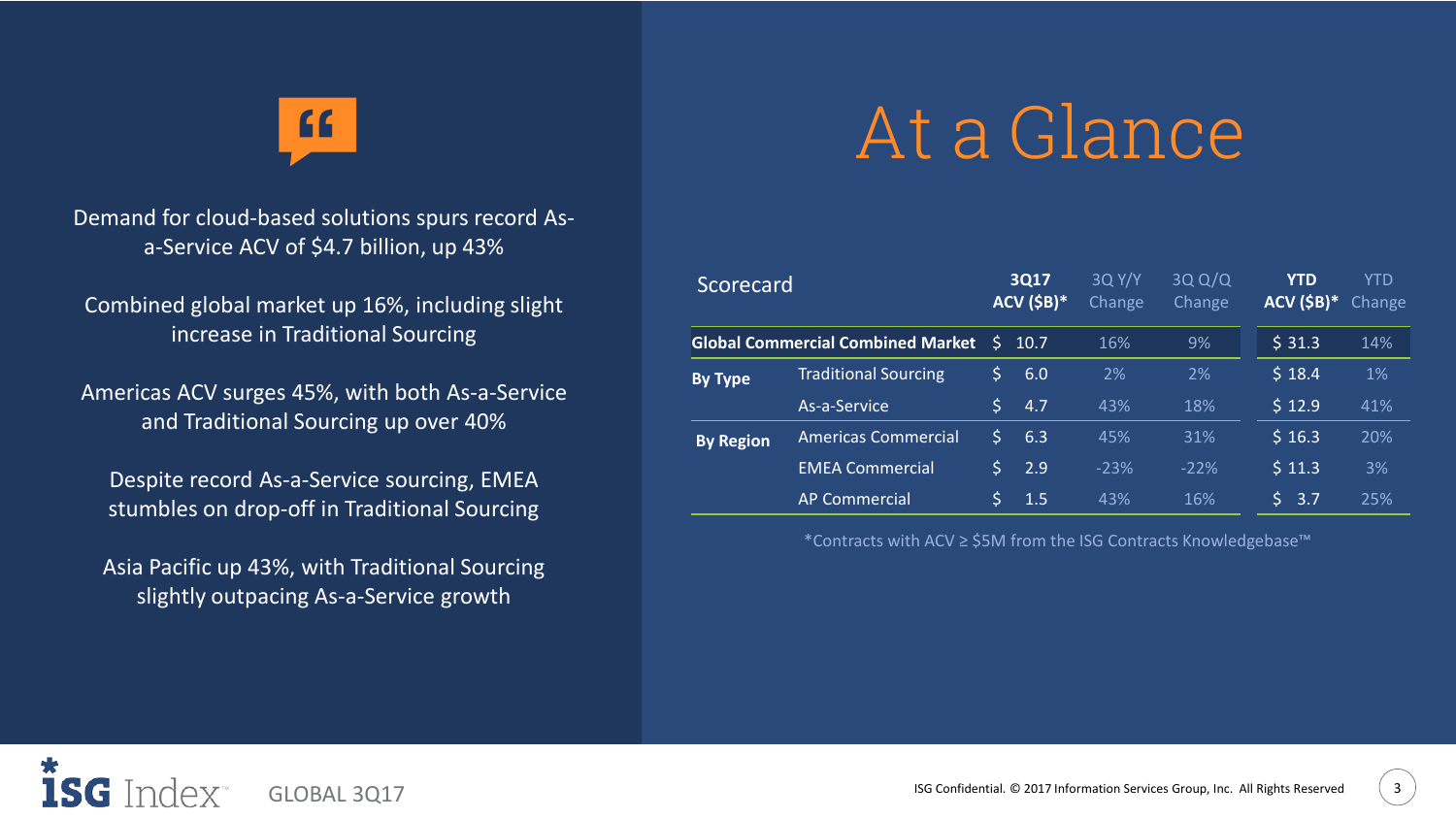### Global Commercial Sector Contracting Trends

3Q17 Combined Market ACV up 16% Y/Y on record high As-a-Service ACV;

YTD, Traditional Sourcing remains static but with record high contracting activity (based on number of awards).







1SG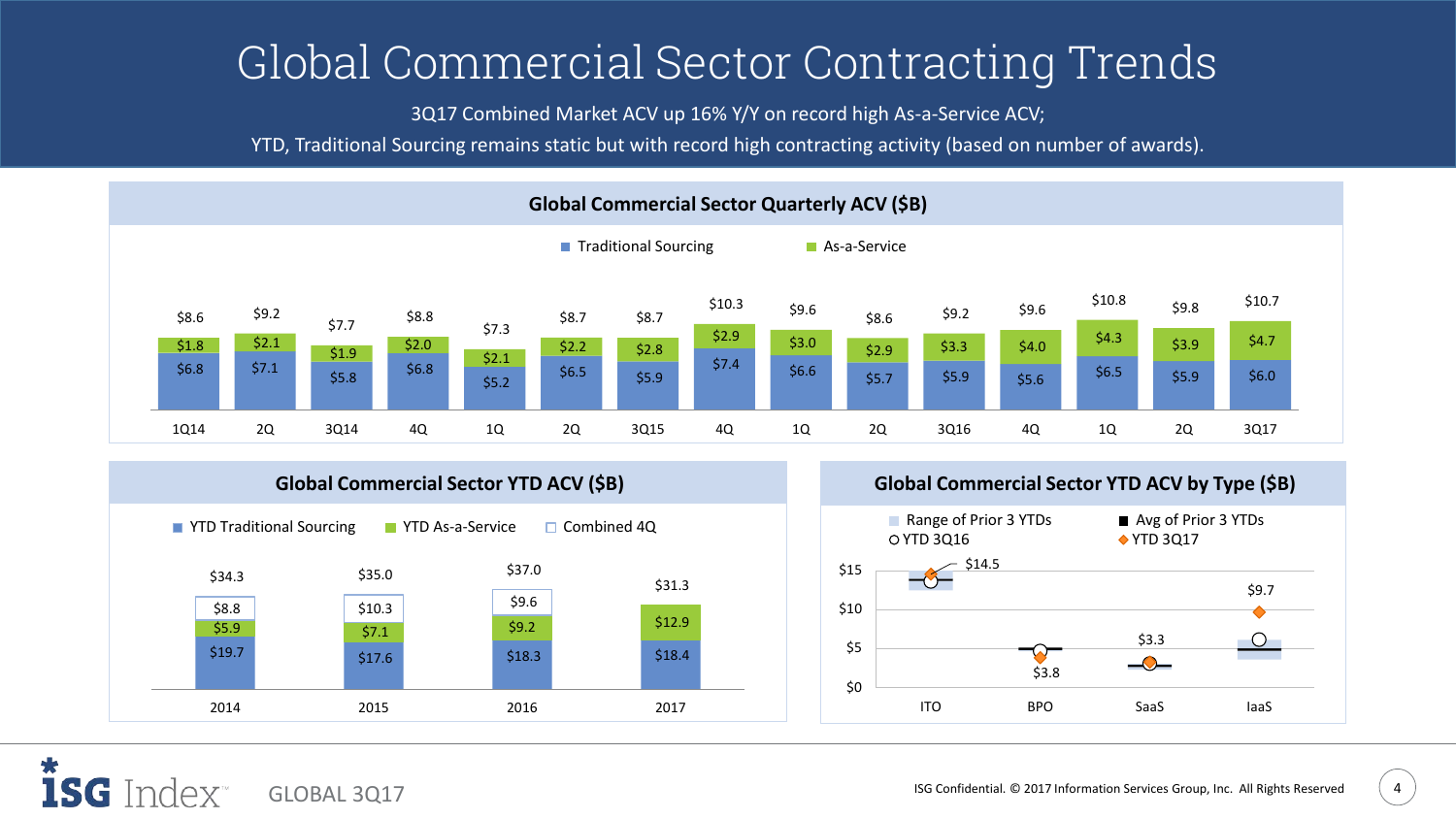### Americas Commercial Sector Contracting Trends

Commercial Market ACV is up 45% Y/Y as both Traditional Sourcing and As-a-Service segments exceed 40+% growth; YTD, Combined Market up 20% on record highs in As-a-Service (37%) and Traditional Sourcing (9% Y/Y).





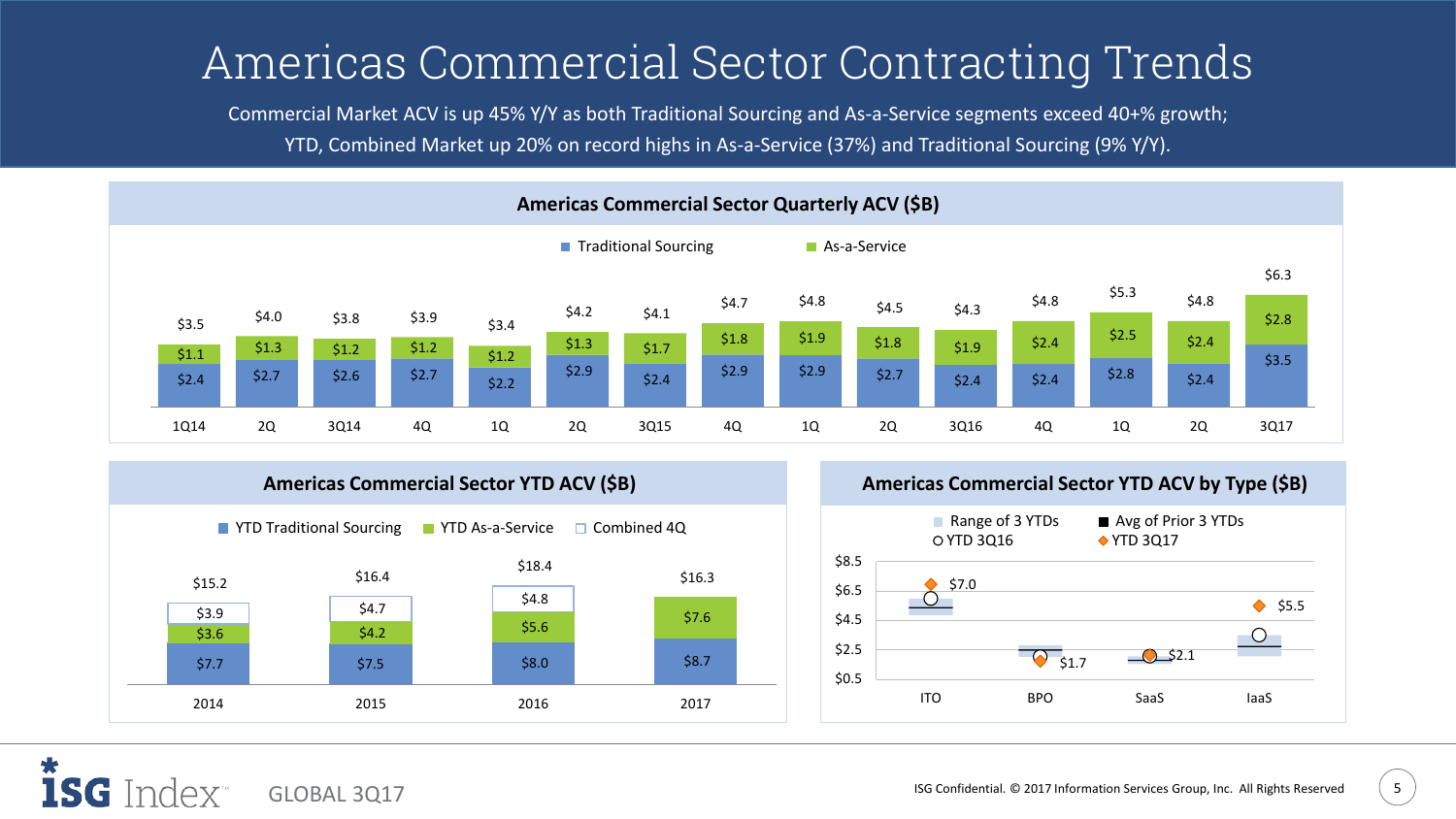### Americas Commercial Sector Industry Award Trends

Combined Market shows growth across all industries with the exception of Telecom;

largest verticals, Financial Services and Manufacturing, lead the way in Y/Y growth in both Traditional Sourcing and As-a-Service.



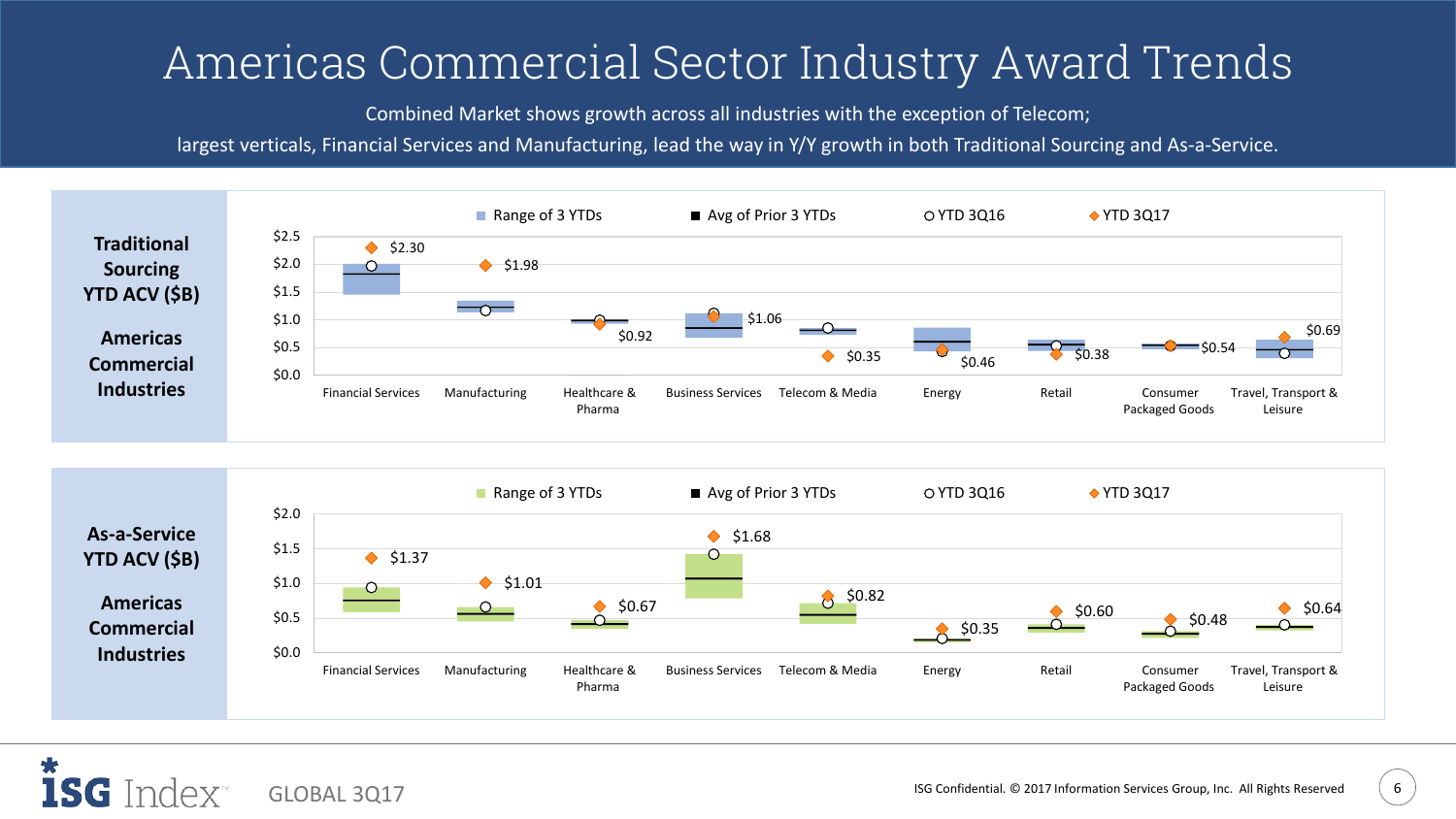### Sourcing Standouts **Paint Co. Revenues > \$10 B** AMERICAS

he

**ISG15**

Our Contracts Knowledgebase™ is used to determine placements based on the annual value of commercial contracts awarded in the past 12 months.

#### **Traditional Sourcing Market**

Accenture AT&T Atos Capgemini Cognizant DXC Technology IBM Infosys NTT DATA **TCS** 

**As-a-Service Market** Amazon Web Services Google Microsoft Oracle Salesforce

#### **Traditional Sourcing Market**

Black Knight, Inc Diebold Nixdorf **Genpact** HCL Sutherland Global **TeleTech** Unisys Wipro

**As-a-Service Market** Adobe Systems Digital Realty Equinix Iron Mountain Rackspace/Datapipe ServiceNow **Workday** 

**The Big 15 The Building 15 The Breakthrough 15 Co. Revenues \$1 -10 B Co. Revenues < \$1 B**

#### **Traditional Sourcing Market**

C3/CustomerContactChannels Ensono EXL Hexaware **HGS** LTI Luxoft Mindtree StarTek Syntel Virtusa

#### **As-a-Service Market**

Coresite CyrusOne LogMeIn Mulesoft

Providers in alphabetical order; no rankings implied. Revenues sourced from Hoovers and individual company financial fillings.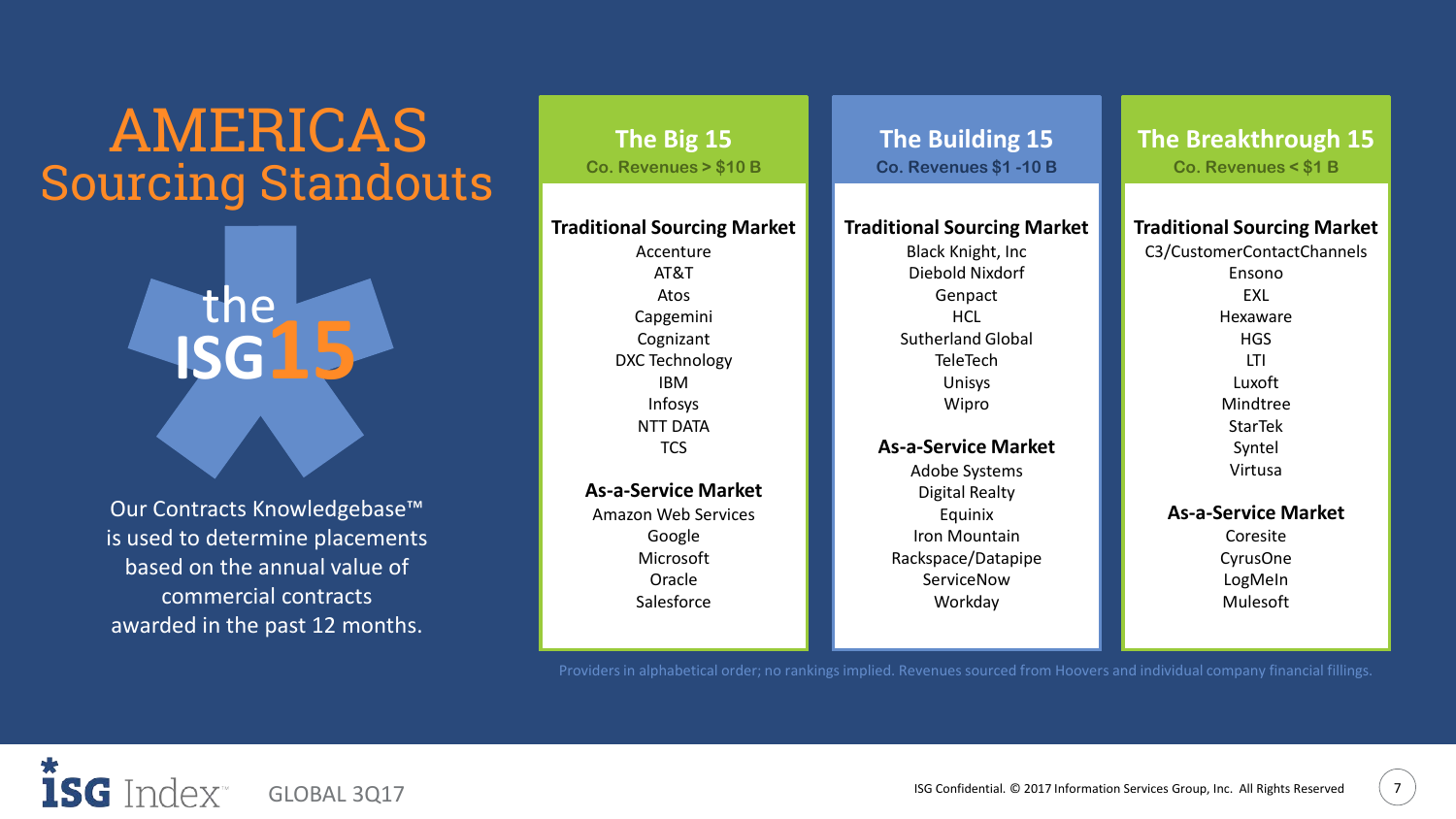### Asia Pacific Commercial Sector Contracting Trends

Combined Market ACV rises 43% Y/Y on record high As-a-Service awards and best Traditional Sourcing ACV since 2014; YTD, Asia Pacific ACV is up 25% as both IaaS and ITO ACV increase 30+%.







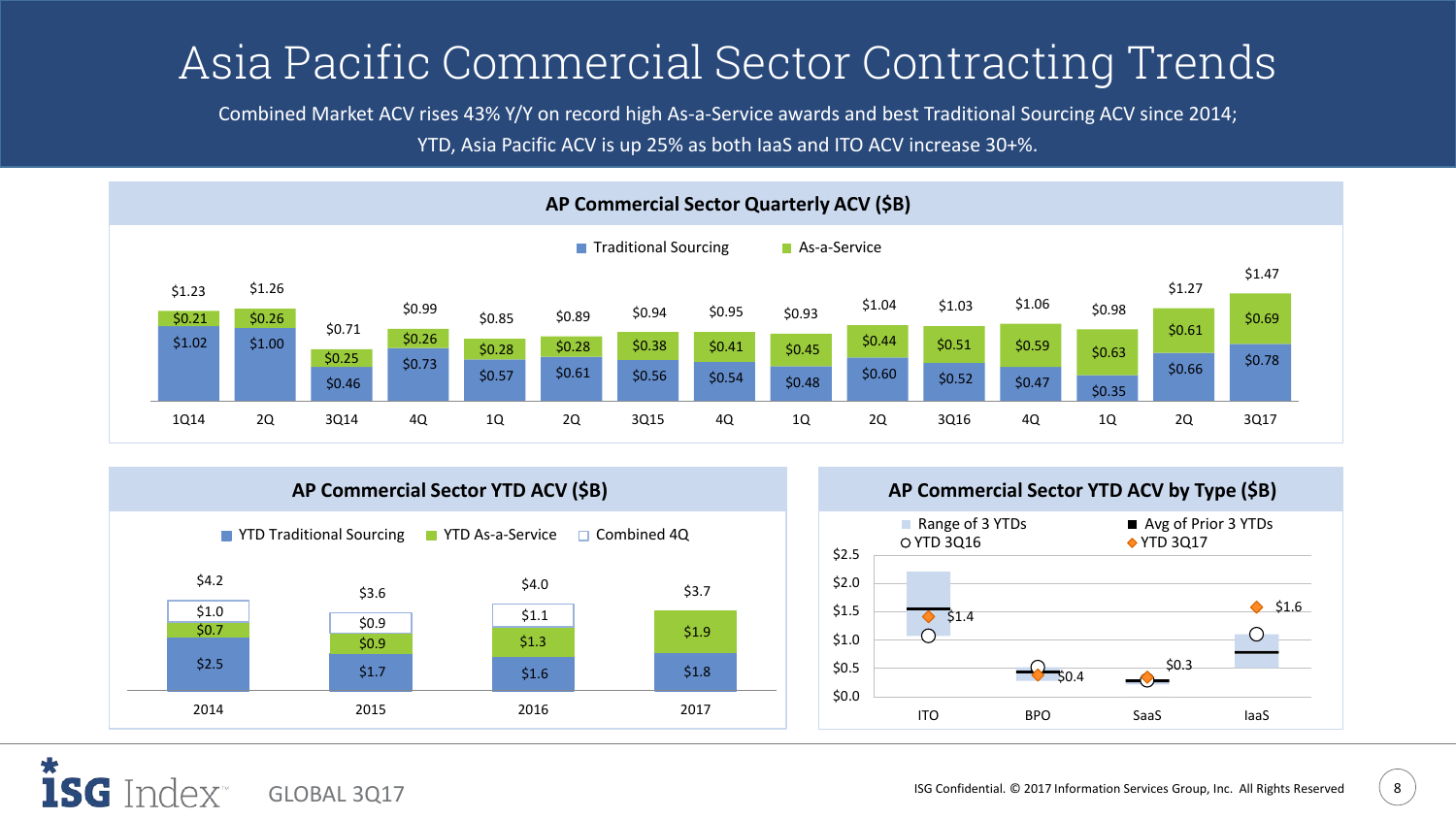### Asia Pacific Commercial Sector Industry Award Trends

Most industry verticals grow Y/Y in Combined Market ACV;

Financial Services and mid-sized markets such as Energy and CPG generate both strong Y/Y As-a-Service and Traditional Sourcing activity.

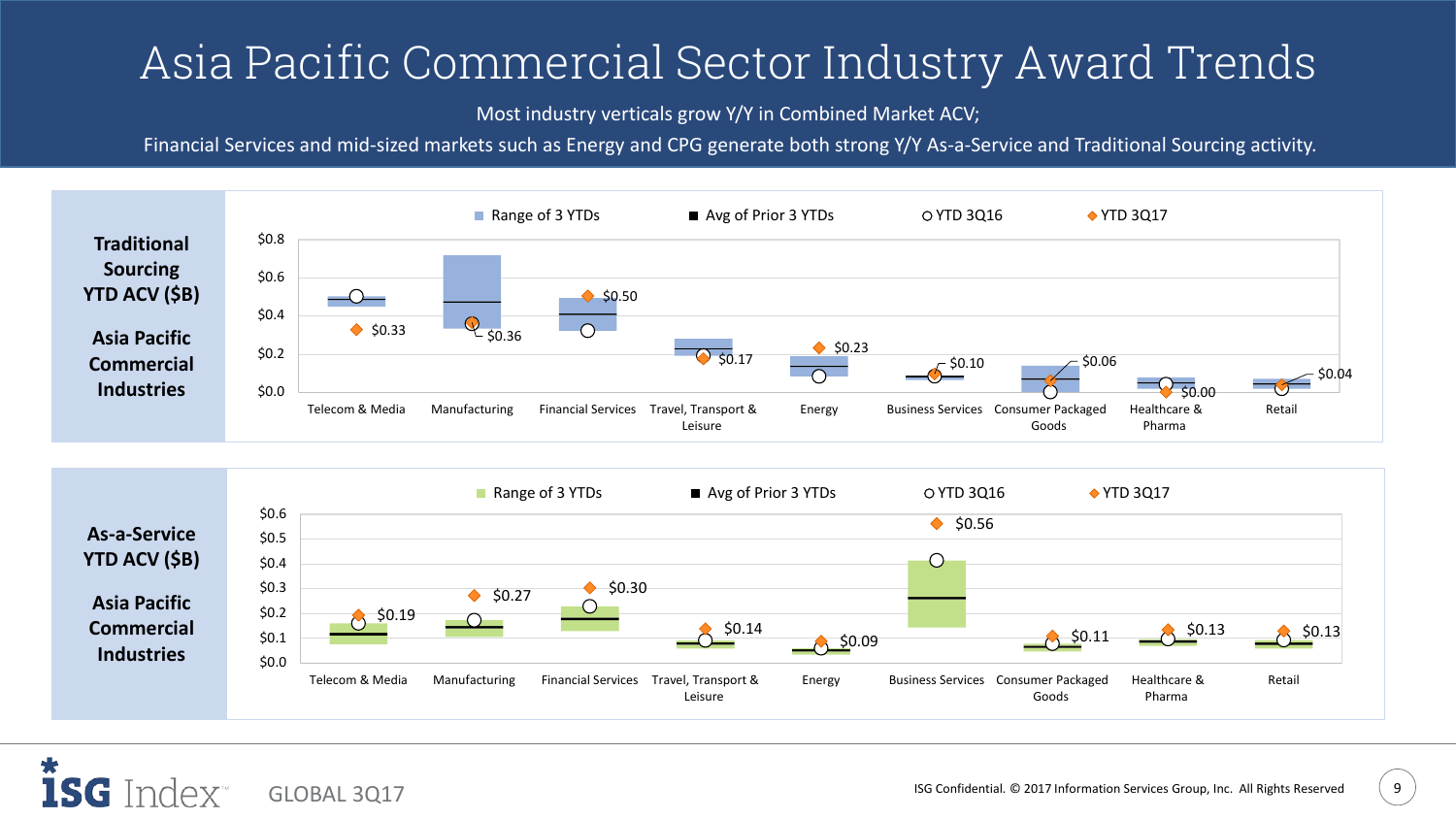### Sourcing Standouts  $\int_0^{\infty}$ . Revenues > \$10 B Asia Pacific

he

**ISG15**

Our Contracts Knowledgebase™ is used to determine placements based on the annual value of commercial contracts awarded in the past 12 months.

#### **Traditional Sourcing Market**

Accenture **BT** Cognizant DXC Technology IBM Infosys NEC **TCS** 

**As-a-Service Market** Alibaba Amazon Web Services Google Microsoft Oracle Salesforce SAP

#### **Traditional Sourcing Market**

Harman International HCL. Orange Business Services Samsung SDS SingTel Optus SK C&C Co. Sutherland Global Tech Mahindra Telstra Wipro

#### **As-a-Service Market**

Adobe Systems Autodesk Equinix Iron Mountain PTC

**The Big 15 The Building 15 The Breakthrough 15 Co. Revenues \$1 -10 B Co. Revenues < \$1 B**

#### **Traditional Sourcing Market**

Datacom Firstsource Solutions Hexaware Insurity Luxoft Ness Technologies Posco ICT SsangYong Information & Comm. Virtusa WNS

#### **As-a-Service Market**

Atlassian Kingdee LogMeIn Xero Zoho

Providers in alphabetical order; no rankings implied. Revenues sourced from Hoovers and individual company financial fillings.

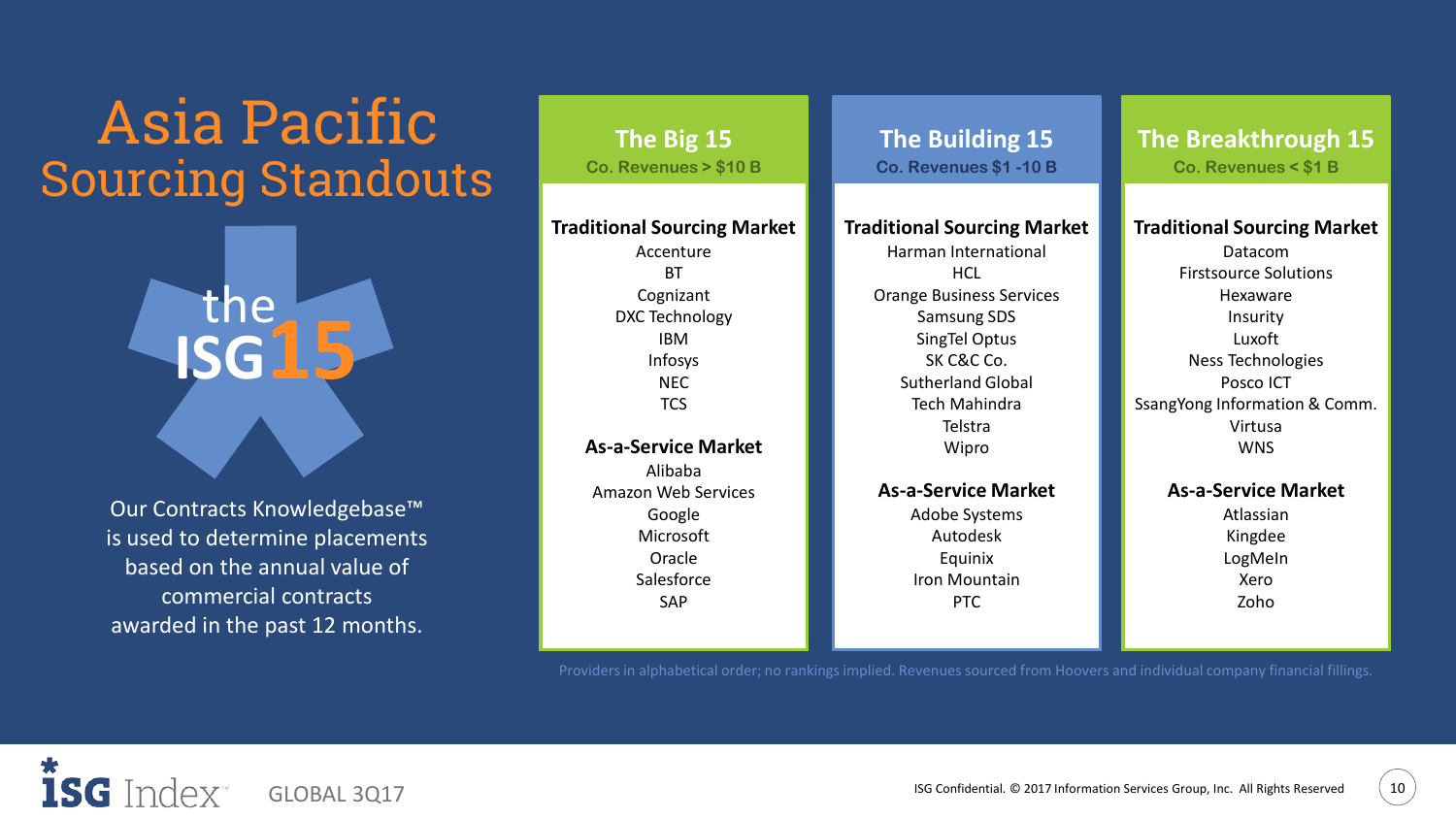### EMEA Commercial Sector Contracting Trends

Combined Market in EMEA declines 23% Y/Y; record ACV levels in As-a-Service (+48%) can't offset decline in Traditional Sourcing (-43%); YTD, Combined Market increases 3% with strength in IaaS and a flurry of Traditional Sourcing activity from early in 2017.





**EMEA Commercial Sector YTD ACV (\$B) EMEA Commercial Sector YTD ACV by Type (\$B)**

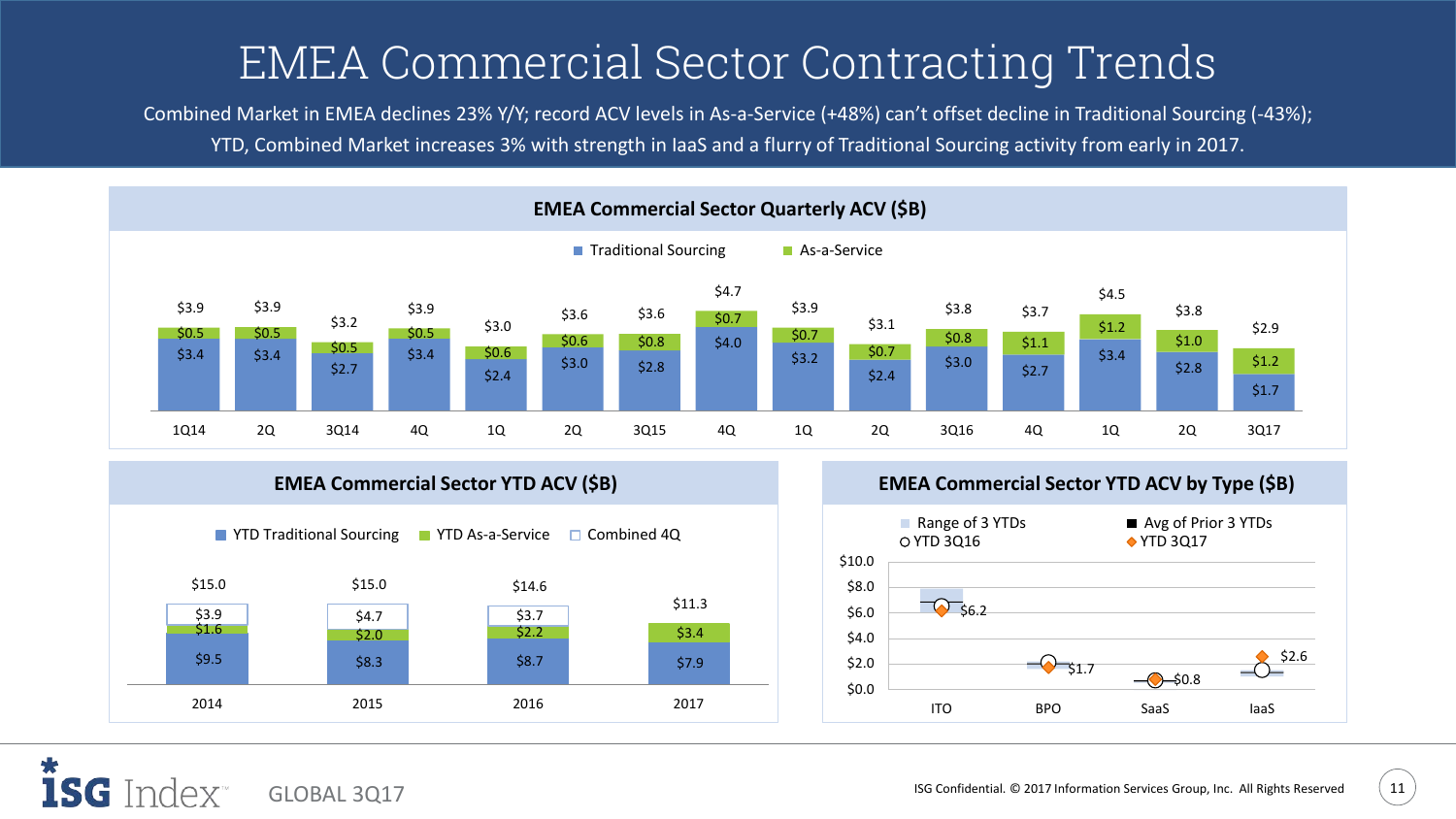### EMEA Commercial Sector Industry Award Trends

YTD, mixed results in many industry sectors with Financial Services leading and Manufacturing and Telecom lagging; Financial Services and midsized verticals CPG and Business Services lead the way with double-digit gains in both Traditional Sourcing and As-a-Service.



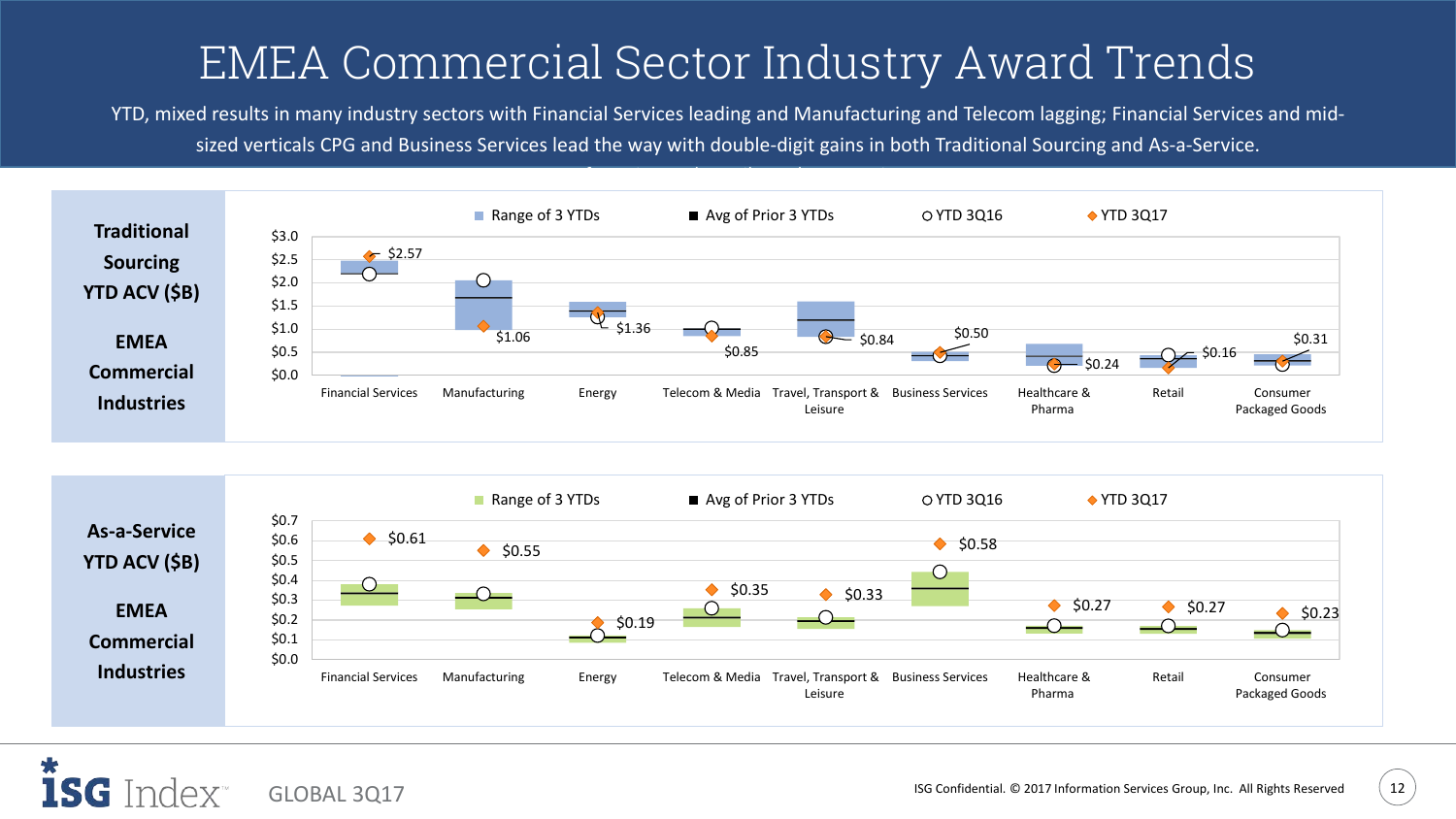### Sourcing Standouts EMEA

he

**ISG15**

Our Contracts Knowledgebase™ is used to determine placements based on the annual value of commercial contracts awarded in the past 12 months.

#### **Traditional Sourcing Market**

Accenture Atos BT Capgemini Cognizant DXC Technology IBM Infosys TCS T-Systems

**As-a-Service Market** Amazon Web Services Google Microsoft Oracle SAP

#### **Traditional Sourcing Market**

Atento Capita Carillion Diebold Nixdorf EVRY **HCL** Interserve Orange Business Services Sopra Steria Tech Mahindra Tieto Wipro

**As-a-Service Market** Adobe Systems Equinix United Internet

**The Big 15 The Building 15 The Breakthrough 15 Co. Revenues \$1 -10 B Co. Revenues < \$1 B**

#### **Traditional Sourcing Market**

Adare Group Coor Service Management Eulen Firstsource Solutions Hexaware Ibykus KMD Luxoft MAYKOR NNIT A/S Virtusa **WNS** 

**As-a-Service Market** Interxion LogMeIn

OVH

Providers in alphabetical order; no rankings implied. Revenues sourced from Hoovers and individual company financial fillings.



ISG Confidential. © 2017 Information Services Group, Inc. All Rights Reserved (13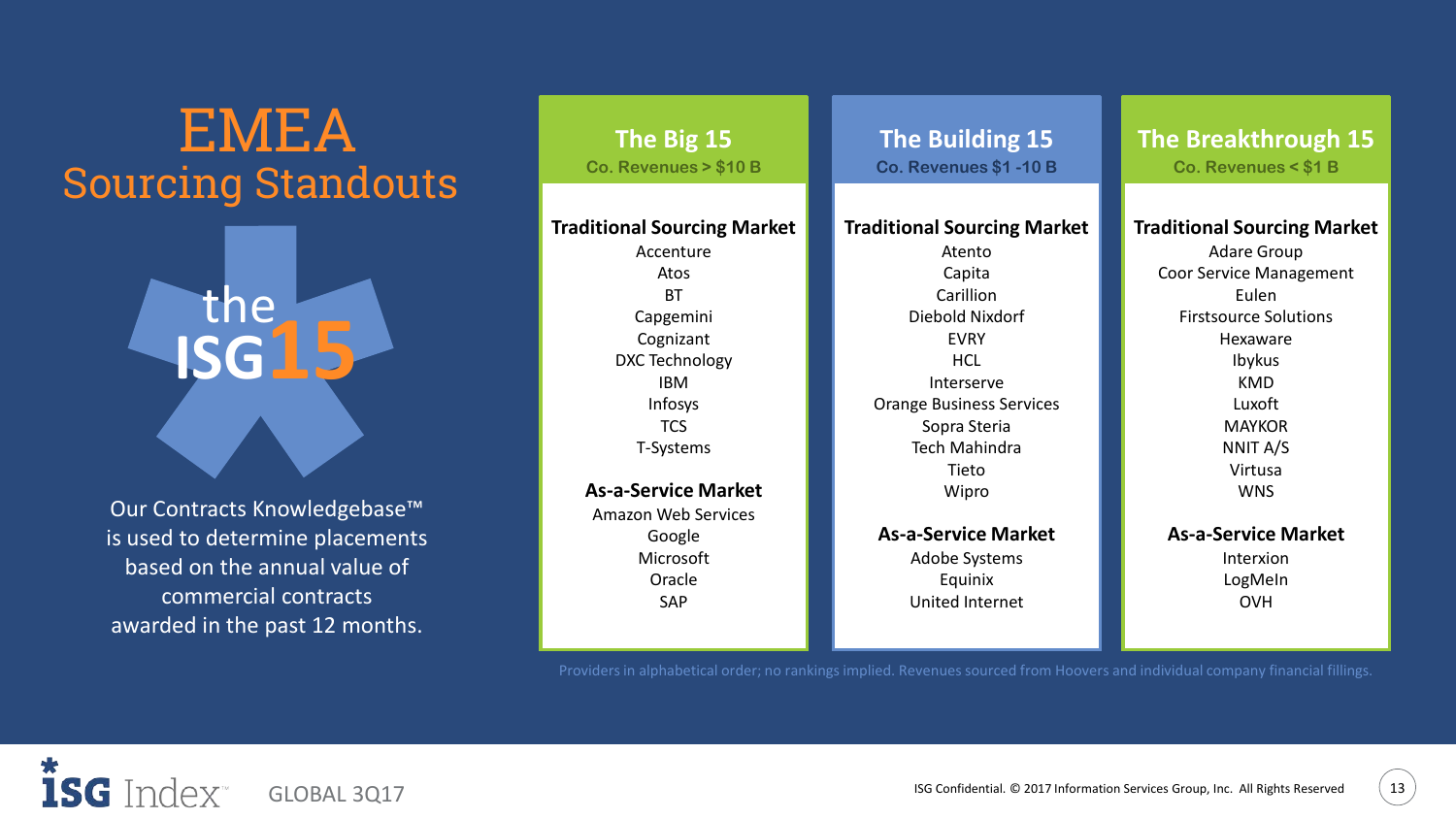3Q17 Index Inside Track fromISG Insights®

### The Rapidly Transforming Digital Contact Center



Stanton Jones Research Director and Principal Analyst



GLOBAL 3Q17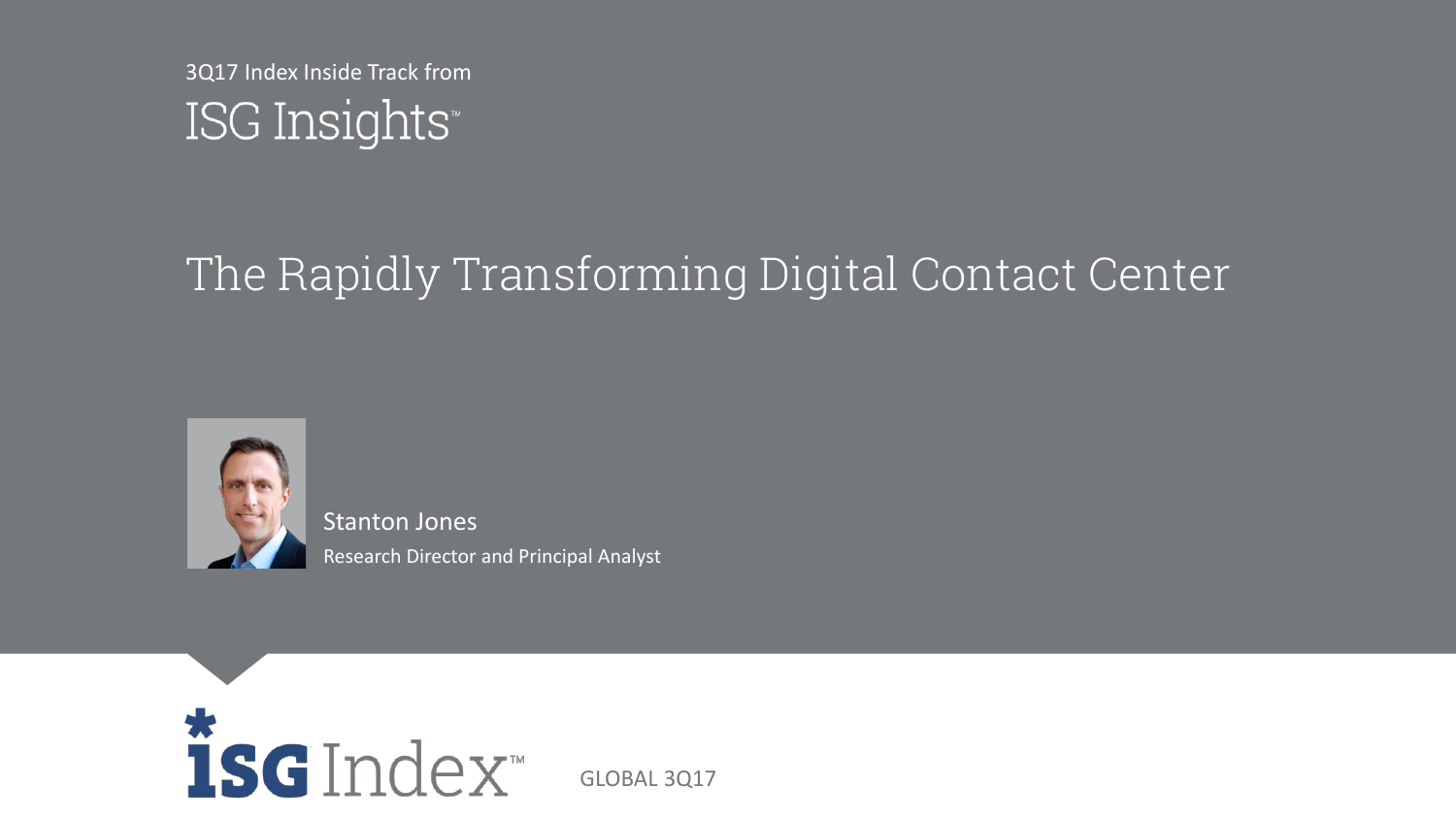### Digital Drivers of Call Center Transformations



### Over the next 2 Years expect 2X Increase in adoption of virtual agents and chat bots.

### ISG Insights<sup>®</sup>

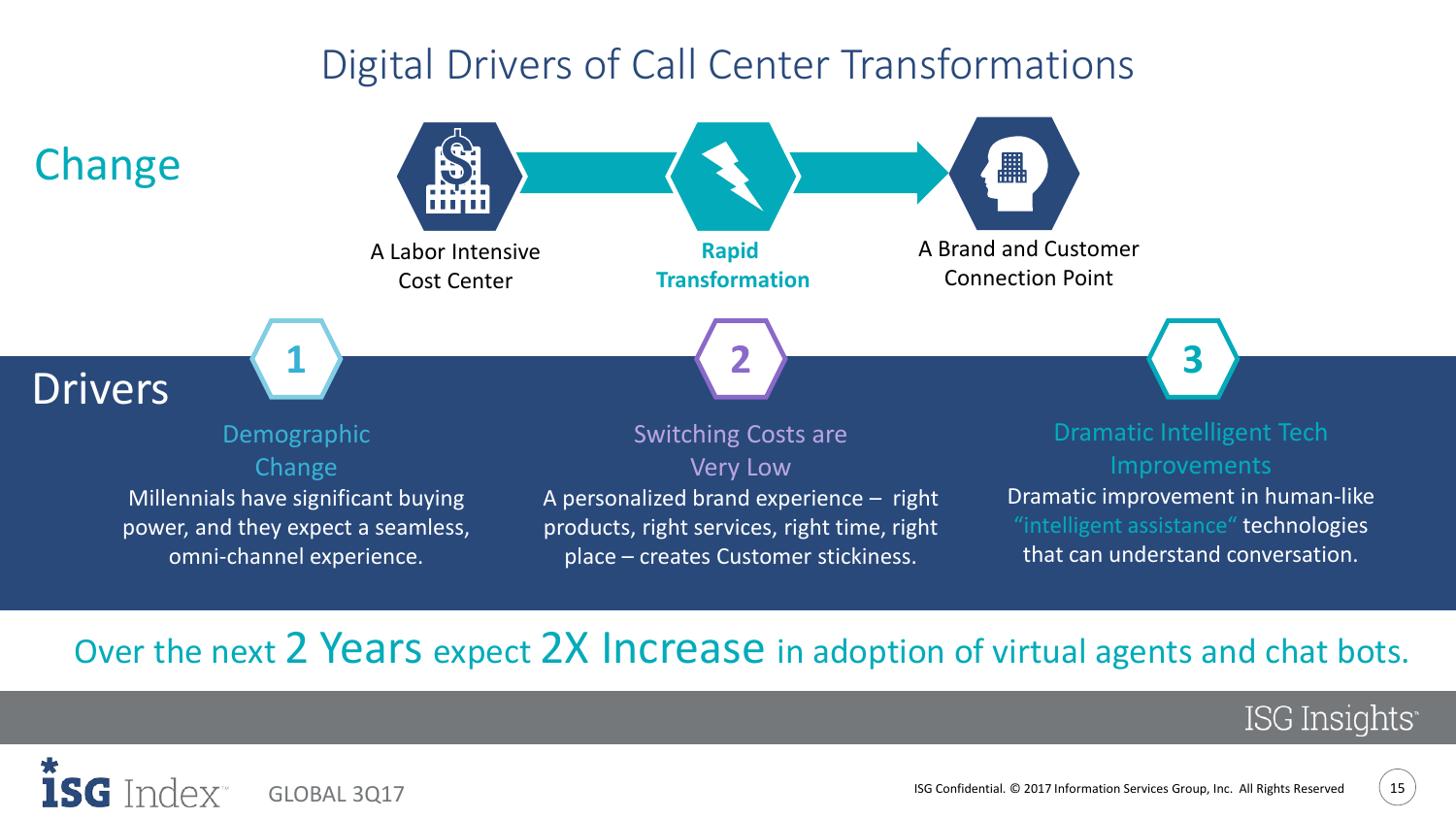### Contact Center Market Outlook



#### **Outlook**

A \$60B Contact Center Market is expected to grow 2-3% percent then flatten in 2 to 3 years.



#### What's Driving the Flattening Market?

- Focus on improving call center customer experience drives repatriation of projects.
- Labor shortage of higher skilled agents, especially in U.S.
- Accelerated shift towards "intelligent assistance" operating models
- Technology buying increases while services buying drops



#### Sentiment

+50% of IT and business leaders feel +50% of offshore work will be repatriated due to intelligent automation ISG Research 2017



Need More? Look the ISG Provider Lens<sup>™</sup> Report on Contact Center Outsourcing, and a forthcoming Buyer's Guide to Intelligent Assistance for insights.



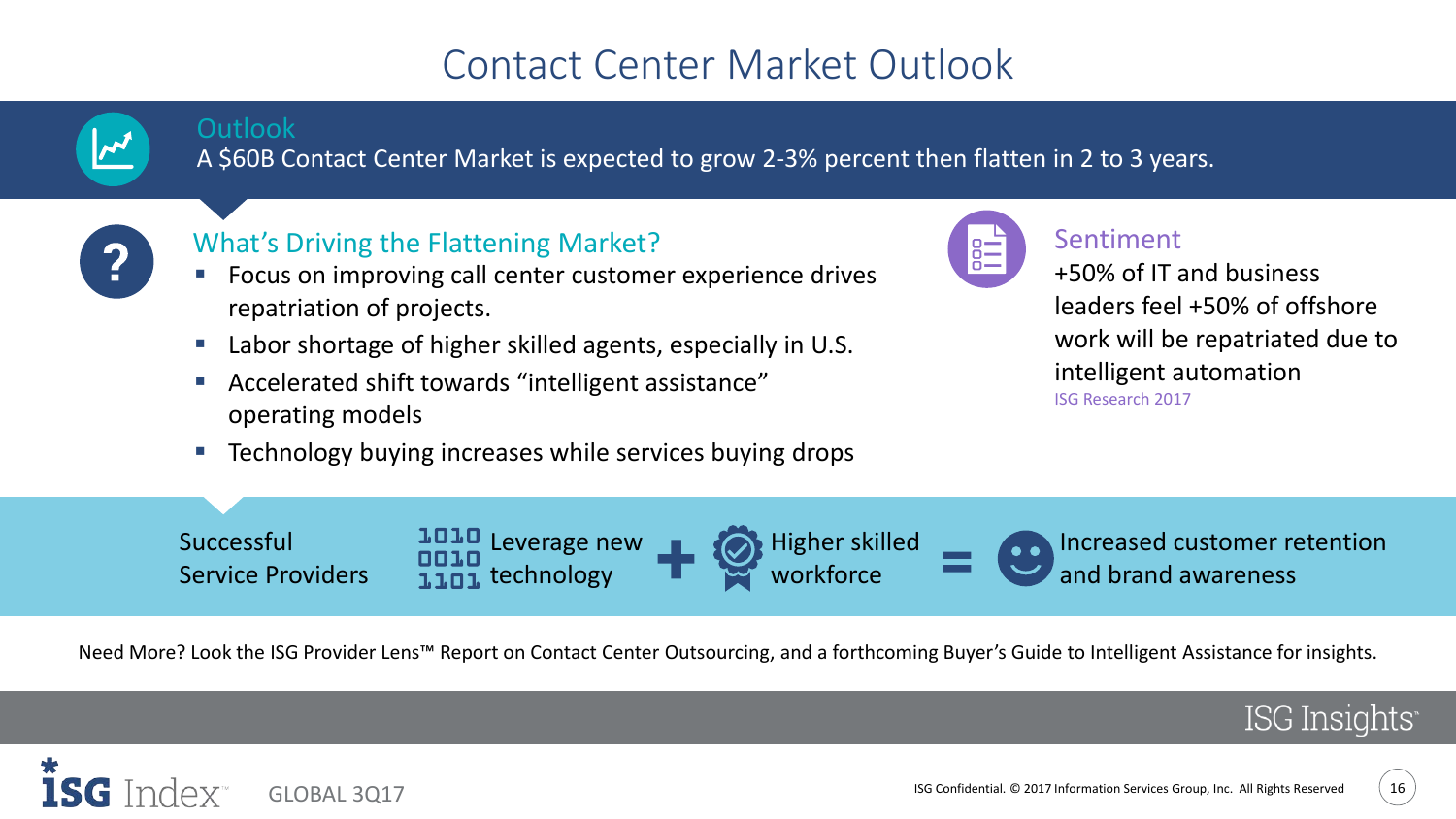### 3Q 2017 ISG Index - Global Summary and Outlook

- Substantial Y/Y growth for the quarter in both the Americas and Asia Pacific, but that was offset by a decline in EMEA.
- As-a-Service segment rebounded from slowing 2Q with record-setting ACV; YTD, As-a-Service rose 40% with strength in IaaS segment, notably the public cloud, and high single-digit growth in SaaS.
- Several Industries generated both Traditional Sourcing and As-a-Service YTD growth, including Financial Services and smaller sectors such as Energy and CPG.

### **Outlook**

**Summary**

- As-a-Service segment: forecast 20+% growth through next year, driven by further acceptance of public cloud and stepped-up activity occurring in both EMEA and Asia Pacific.
- Traditional Sourcing segment: forecast an increase of 2.5% next year

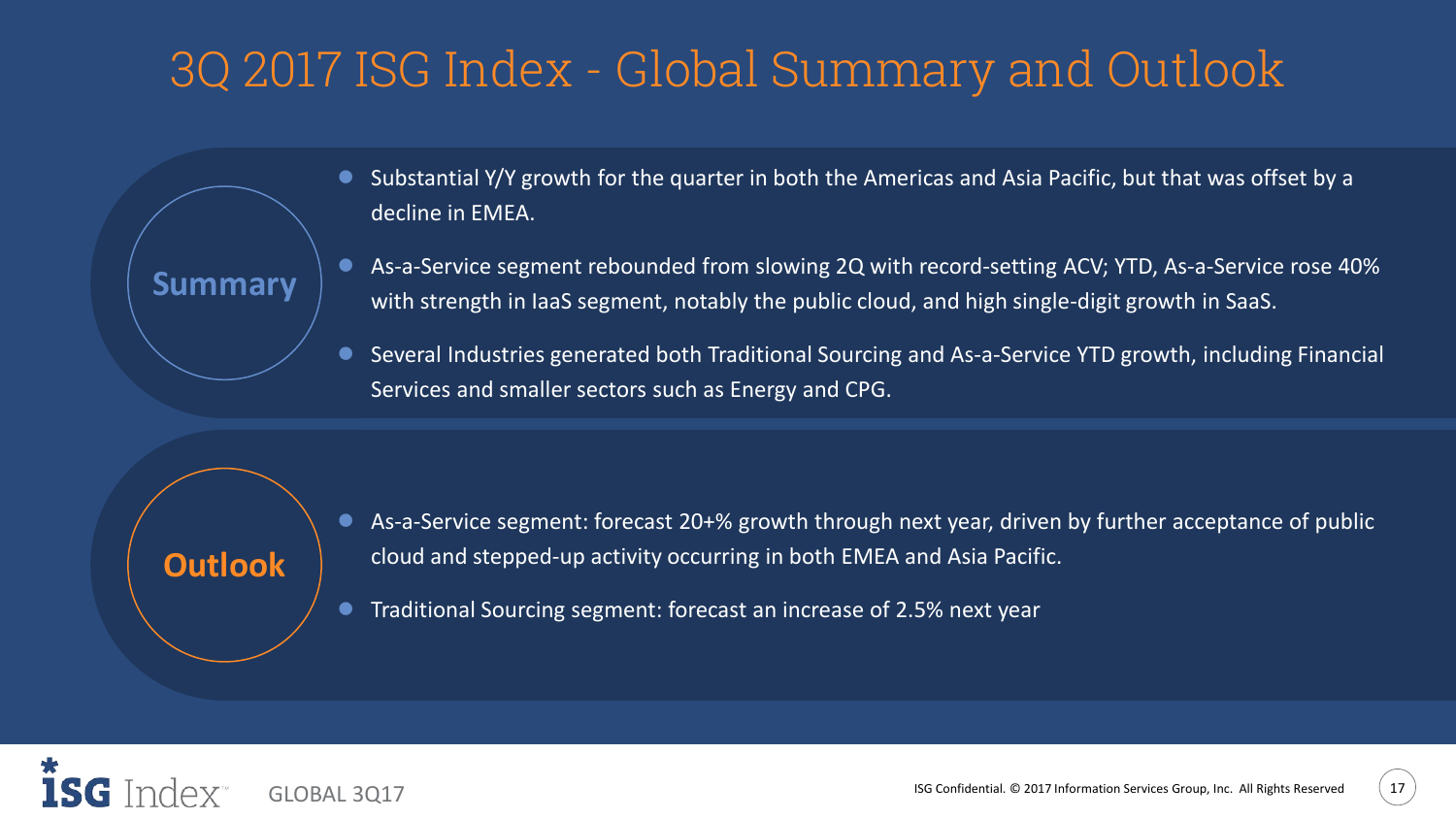# Ask<sup>/</sup>a, Question

#### **Your Webcast Screen**



**1** Click the "Listen by phone" button.

**2** The phone number and passcode will appear, and the web streaming to your computer will be automatically muted.

**3** After you dial in, the operator will ask your name and company.

**4** Now press \*1 to be added to the queue.

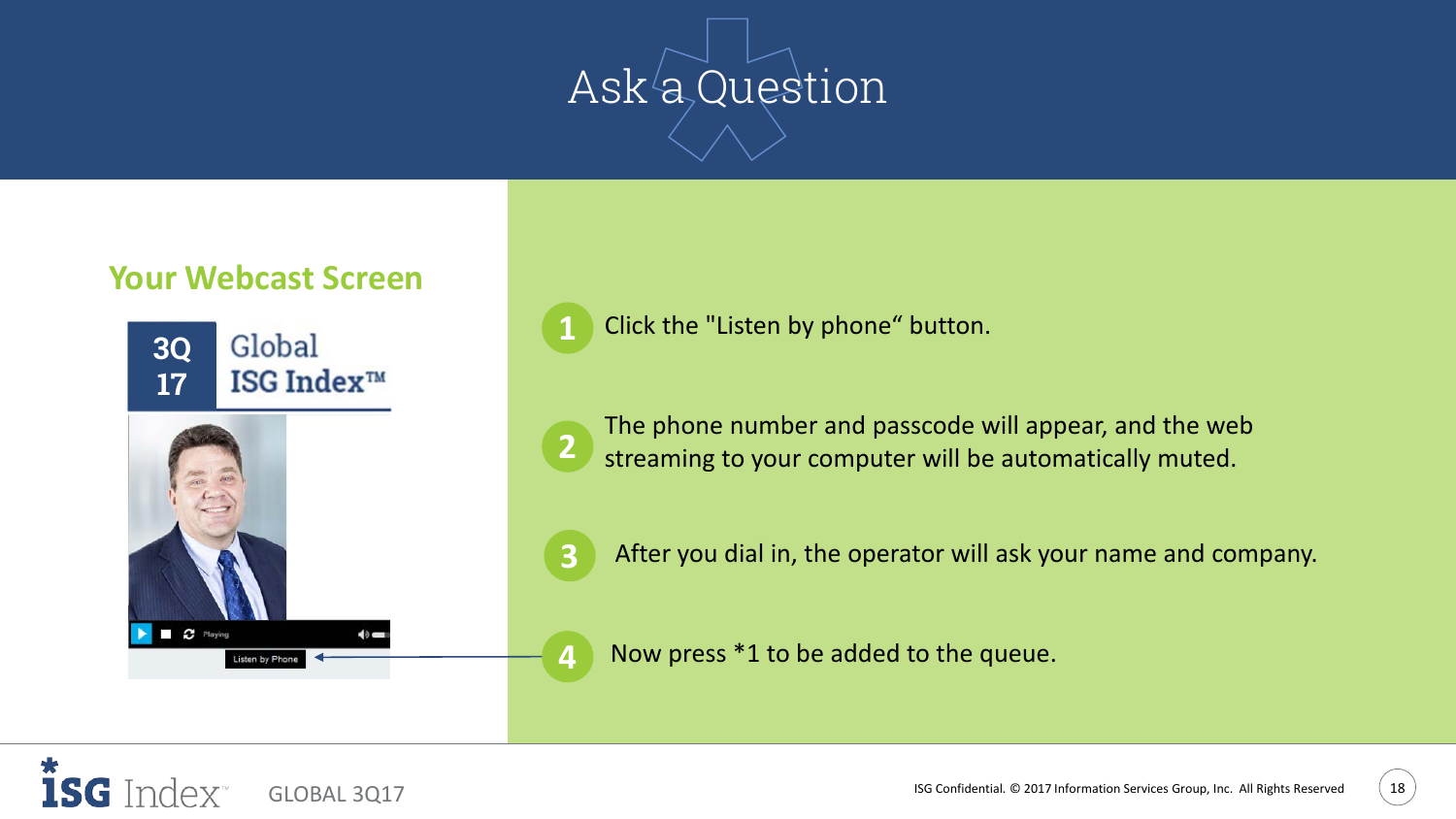#### isg-one.com

#### **Steven Hall**

Partner & Global Leader ISG Index +1 303 748 6599 steven.hall@isg-one.com

#### **Will Thoretz**

Americas Media Contact +1 203 517 3119 will.thoretz@isg-one.com

#### **Denise Colgan**

EMEA and AP Media Contact +44 1737 371523 denise.colgan@isg-one.com

#### **Esteban Herrera**

Partner, Global Leader ISG Research +1 203 820 8987 bill.mcnee@isg-one.com

#### **Paul Reynolds**

Partner, Chief Research Officer ISG Momentum +1 508 625 2194 paul.reynolds@isg-one.com

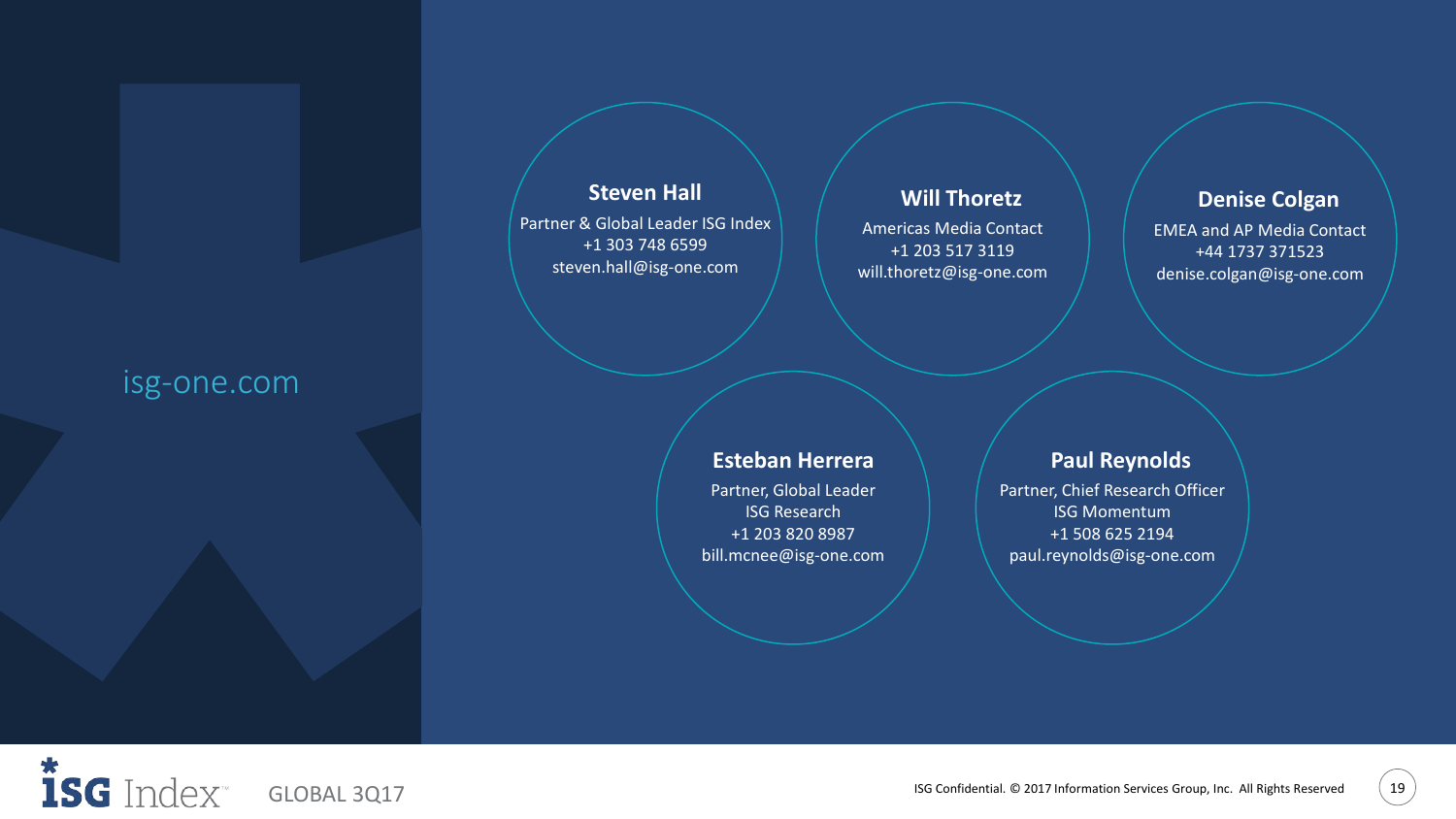### Appendix: Score Card for TCV

THIRD QUARTER 2017



GLOBAL 4Q16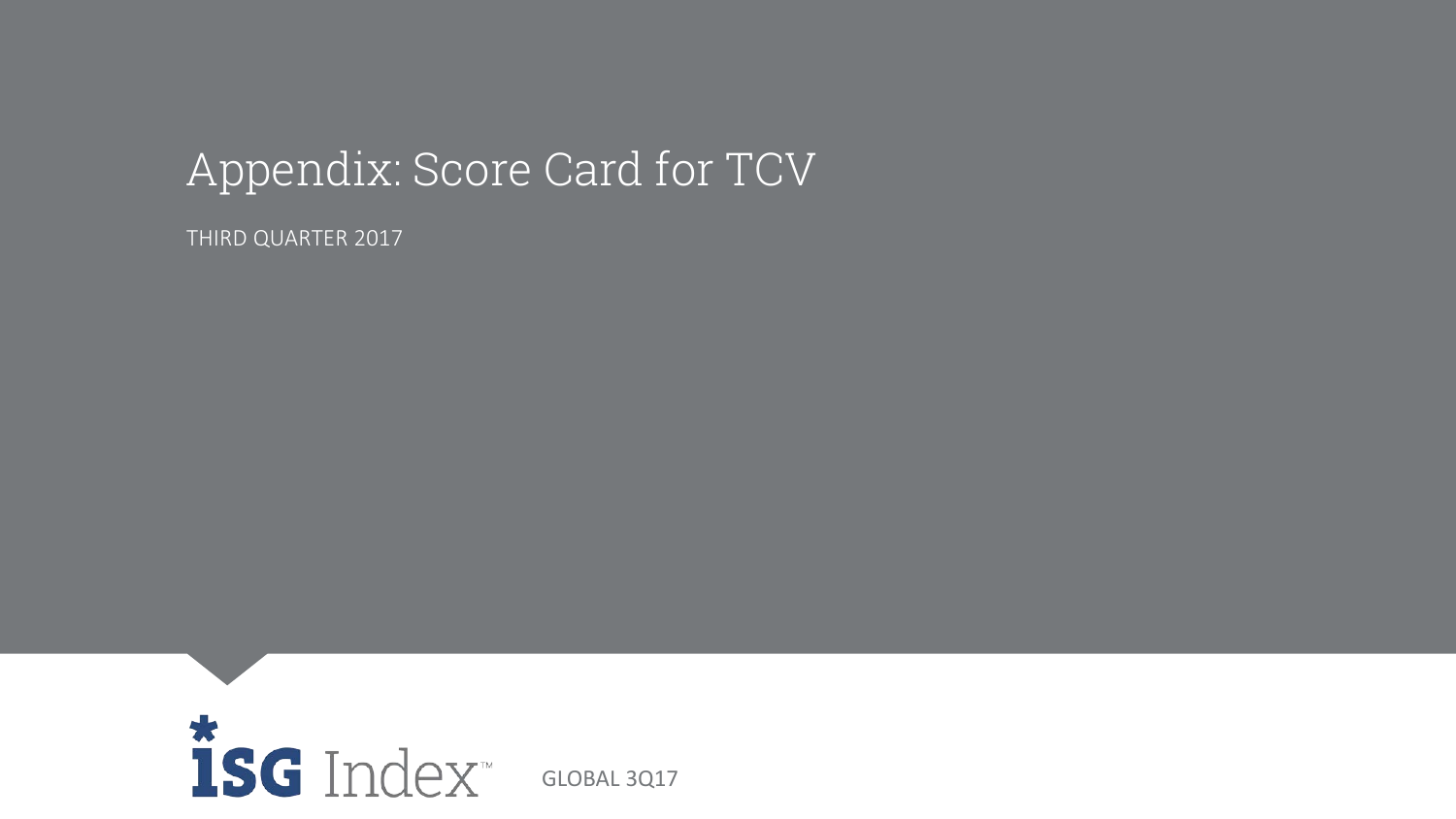### 3Q 2017 TCV Scorecard

The ISG Index has moved to ACV as the primary measure of the Broader Market. We will continue to provide a high-level TCV view of the market via a Scorecard analysis.

| Scorecard                                |                               |         | 3Q17<br>TCV $(5B)^*$ | <b>3Q Y/Y</b><br><b>Change</b> |     | <b>YTD</b><br>TCV $(5B)^*$ | Y/Y<br>Change |
|------------------------------------------|-------------------------------|---------|----------------------|--------------------------------|-----|----------------------------|---------------|
| <b>Global Commercial Combined Market</b> |                               | \$      | 32.4                 | 27%                            | \$. | 84.9                       | 16%           |
| By Type                                  | <b>Traditional Sourcing</b>   | $\zeta$ | 25.4                 | 25%                            |     | \$65.4                     | 4%            |
|                                          | As-a-Service                  | $\zeta$ | 7.0                  | 39%                            | \$. | 19.5                       | 27%           |
|                                          | <b>ITO</b>                    | \$      | 19.6                 | 33%                            | \$. | 49.8                       | 12%           |
|                                          | <b>BPO</b>                    | \$      | 5.8                  | 2%                             | Ś.  | 15.6                       | $-15%$        |
|                                          | laaS                          | \$      | 3.4                  | 47%                            | \$  | 9.7                        | 58%           |
|                                          | SaaS                          | $\zeta$ | 3.6                  | 32%                            | \$  | 9.8                        | 7%            |
|                                          | By Region Americas Commercial | \$      | 19.6                 | 66%                            | Ś.  | 41.2                       | 33%           |
|                                          | <b>EMEA Commercial</b>        | \$      | 8.3                  | $-23%$                         | Ś.  | 33.7                       | 2%            |
|                                          | Asia Pacific Commercial       | $\zeta$ | 4.5                  | 56%                            | \$  | 10.0                       | 10%           |

\*Contracts with TCV ≥ \$25M from the ISG Contracts Knowledgebase™